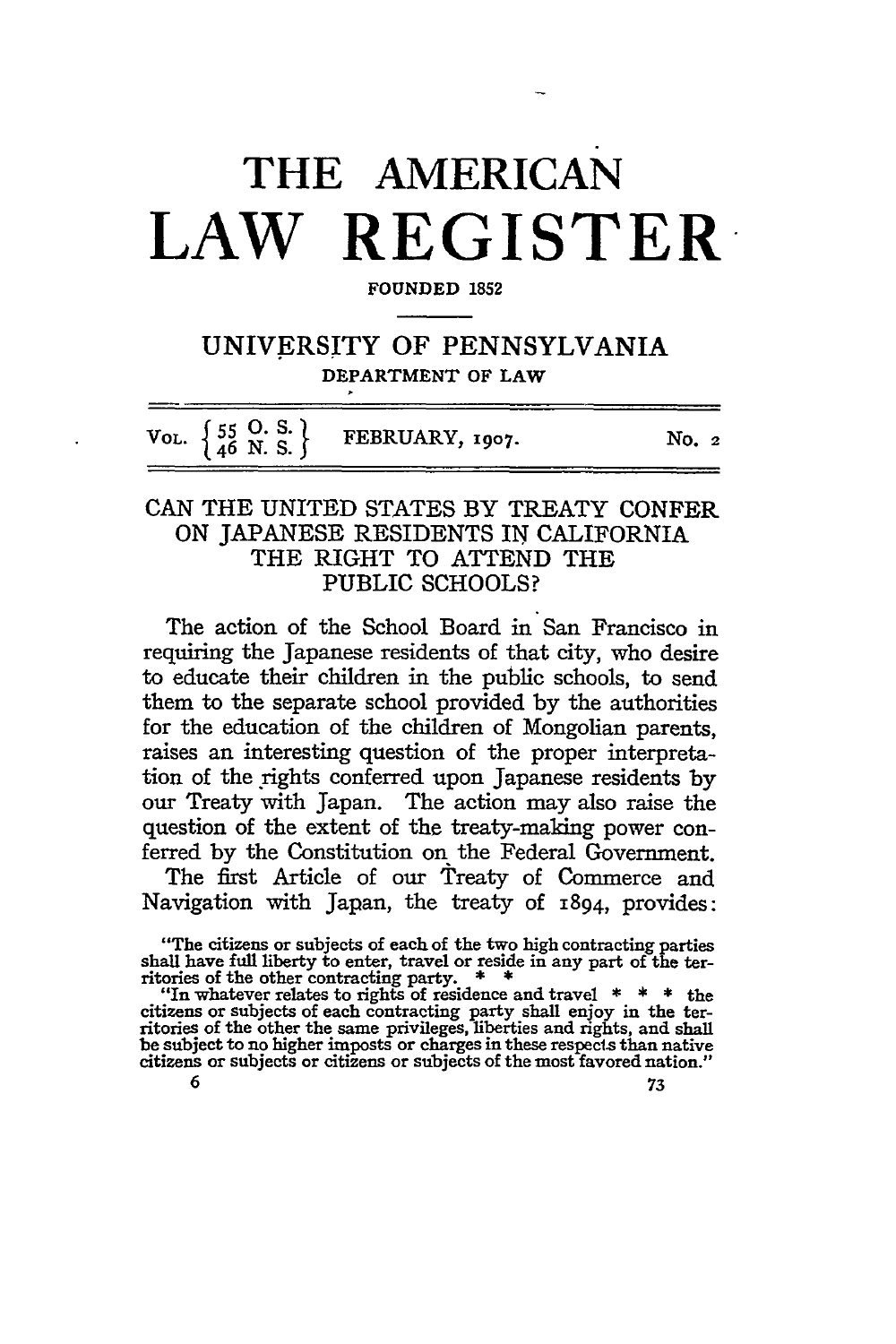The last clause of the second Article is as follows:

"It is, however, understood, that the stipulations contained in this and the preceding Article do not in any way affect the laws, ordin-<br>ances and regulations with regard to  $* * *$  police and public<br>security which are in force or which may hereafter be enacted in either<br>of the two countries

In regard to the proper construction of this Treaty as applied to the action of the San Francisco School Board, several questions arise.

Is the right of the inhabitants of San Francisco to have their children attend the public schools a right of "residence" within the meaning of that word as used in the Treaty?

Does the San Francisco School Board deny to Japanese residents the same "privileges, liberties and rights" of public school education, as it gives to her own citizens or the citizens of other countries, being residents of San Francisco, by requiring Japanese residents to send their children to a separate school?

This question may be affected by the location of and accommodation in the separate Mongolian school of San Francisco. We understand that there is but one Mongolian public school in the city.

If it should be decided that, within the meaning of the Treaty, a right to attend a public school is a right of residence, and that the action of the San Francisco School Board is a denial of "the same privileges, liberties and rights" in respect to public school education which are granted to other residents, the question would remain, whether the act of the San Francisco authorities could be justified under the clause which excepts "laws, ordinances and regulations with regard to police and public security."

It appears to the writer that the main questions relating to the proper interpretation of the Treaty are the first two as stated.

Should the courts decide that the action of the School Board did violate the true intent and meaning of the Treaty, they would be confronted with the further question: Is the Treaty constitutional? If the treatymaking power of the Federal Government is limited, and

 $\ddot{\cdot}$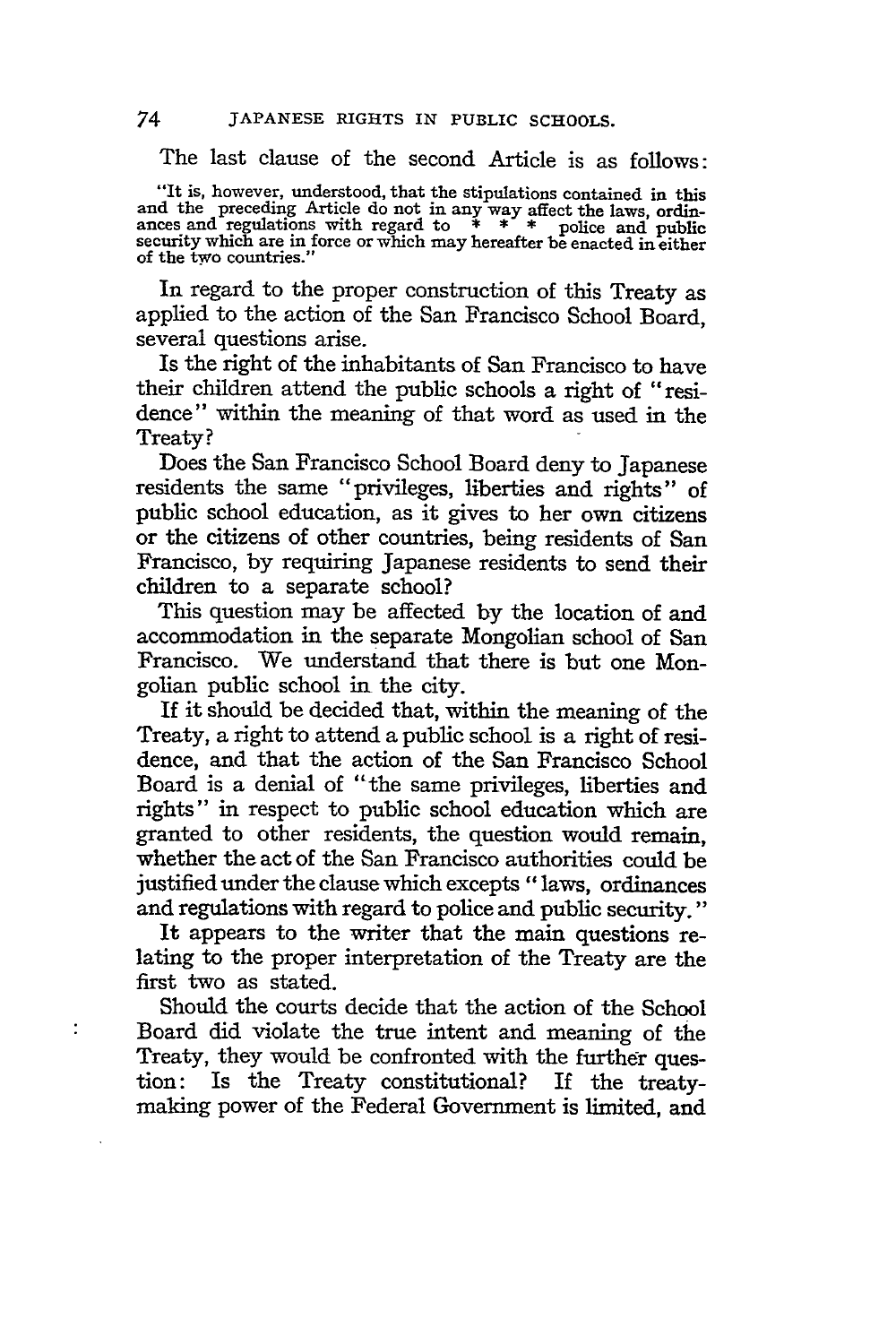if this Treaty in conferring on Japanese residents in the United States the right to attend the public schools of a State exceeds those limits, the Treaty in this respect is unconstitutional, and no more the supreme law of the land than an unconstitutional act of Congress. The question, "Can a Treaty override the Constitution?" is to-day as absurd as the question, "Can an Act of Congress override the Constitution?" The treaty-making power, as the legislative power, must be exercised within those limits, if any, imposed by the Constitution.

The difficulty is to determine the extent of the treatymaking power. Is it an unlimited power or is it a limited power; and, if limited, what are the limitations? On the answers given to these questions depends the validity of the Japanese Treaty, supposing that that Treaty does in terms give the right to Japanese residents in this country to send their children to the public schools of the State in which they reside.

The discussion of the extent of the treaty-making power is almost wholly an academic one, the Supreme Court having only decided one point; namely, that the treaty-making power of our Federal Government is not confined within the limits of the legislative power of that government. That can be done by treaty which cannot be done by act of Congress.

Thus Chief Justice Marshall, in *Chirac v. Chirac,* assumed that a treaty regulating the rights of foreigners to inherit, purchase and hold lands in Maryland, was constitutional, and superseded any Act of the State conflicting therewith. Indeed, the constitutionality of the Treaty was not questioned by council or court, the argument and opinion being confined to its proper construction. The same assumption had already been made by Story. The case itself was several times confirmed during the time of Marshall,<sup>1</sup> while it has been ex-

xThe opinion of Judge Story is that given by him in *Fairfax v. Hunter's lessee,* 7 Cranch's Reports, **603** *(z813); Chirac v. Chirac* is reported in **2** Wheaton's Reports, **259 (1817).** The other cases affirming *Chirac v. Chirac* in Marshall's time are *Orr* v. *Hodgson,* 4 **Whea-**ton's Reports, 453 **(18i9);** *Hughes v. Edwards, 9 ib.* 489, 496 (1824);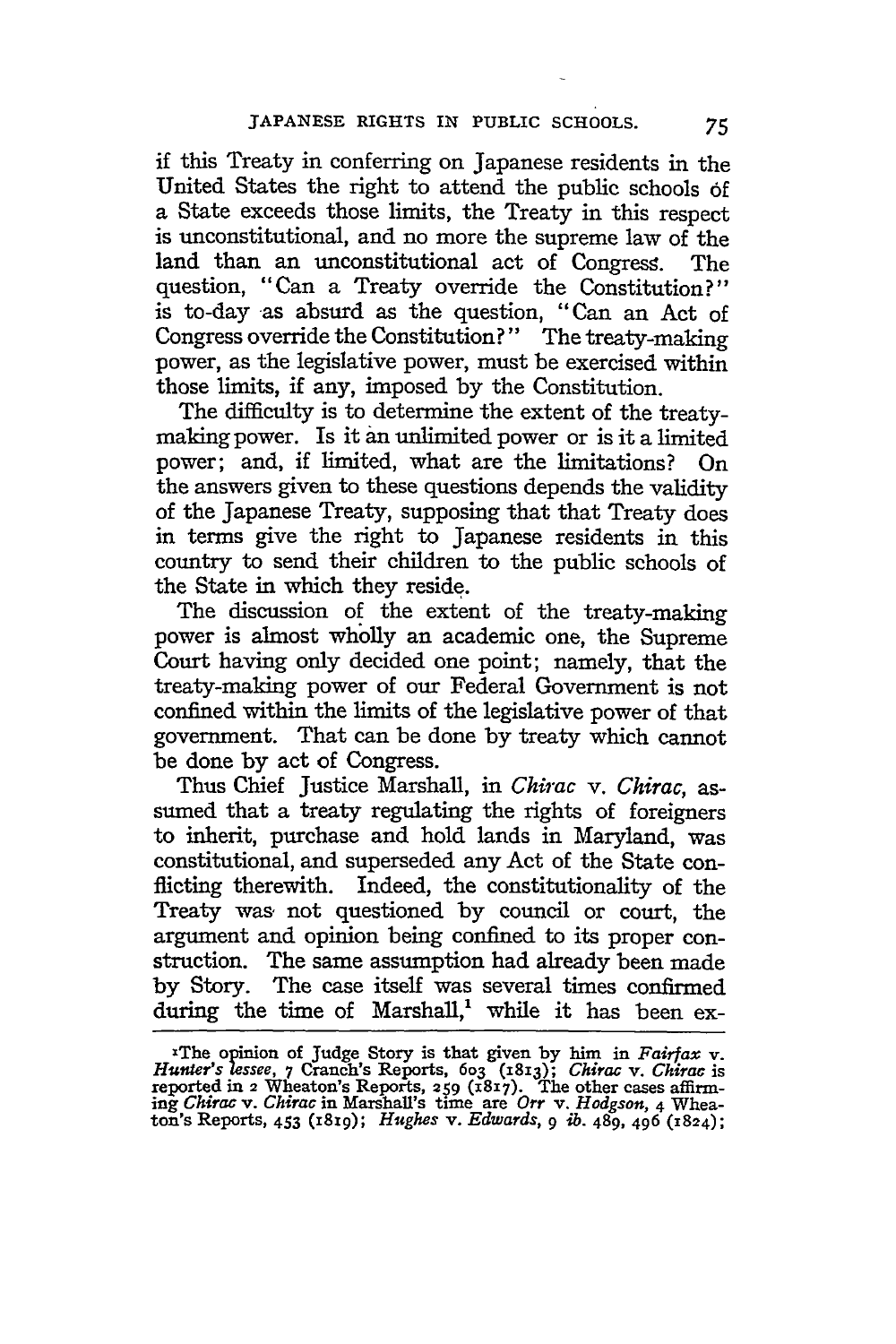pressly followed in more recent years. That an Act of Congress could not regulate the right of foreigners to purchase and hold land in a State is beyond controversy. The widest possible extension of the power of Congress "to regulate commerce with foreign nations" would not give to that body the power to pass such a law.

The conclusion reached from the cases referred to, that under the treaty-making power that can be done which Congress under its legislative power cannot do, is still further strengthened **by** the long acquiescence of all Departments of the Federal Government, and of the states, in extradition treaties; treaties in which claims of our citizens against foreign governments have been confiscated, barred and satisfied; trade-mark conventions; and treaties giving foreign consuls judicial powers in the United States, or United States consuls judicial power over American citizens in foreign lands. In all these treaties will be found provisions which Congress alone, under its legislative power, could not enact.2

On the other hand no memebr of the Supreme Court, text writer, or publicist has yet taken the position that the treaty-making power of our Federal Government is absolutely unlimited.

The three main Articles of the Constitution deal respectively with the legislative, executive and judicial departments.. The clause conferring treaty-making power is in the second Article. This Article provides that the President "shall have power, by and with the advice and consent of the Senate, to make treaties, provided two thirds of the Senators present concur." The Constitution does not specify the subjects in regard to which treaties may be made. The words are general; the President and the Senate have the power to make treaties. There is a marked difference in this respect in the manner in which the second Article confers the treaty-making

and *Carneal* v. Banks, 10 *ib*. 181 (1825). The more modern case<br>confirming these cases is *Hauenstein* v. Lynham, 100 United States<br>Reports, 483 (1879). See also opinion of Mr. Justice Field in *Geofroy*<br>v. Riggs, 133 *i* 

<sup>2</sup>Butler, Treaty-making Power, chapter ix.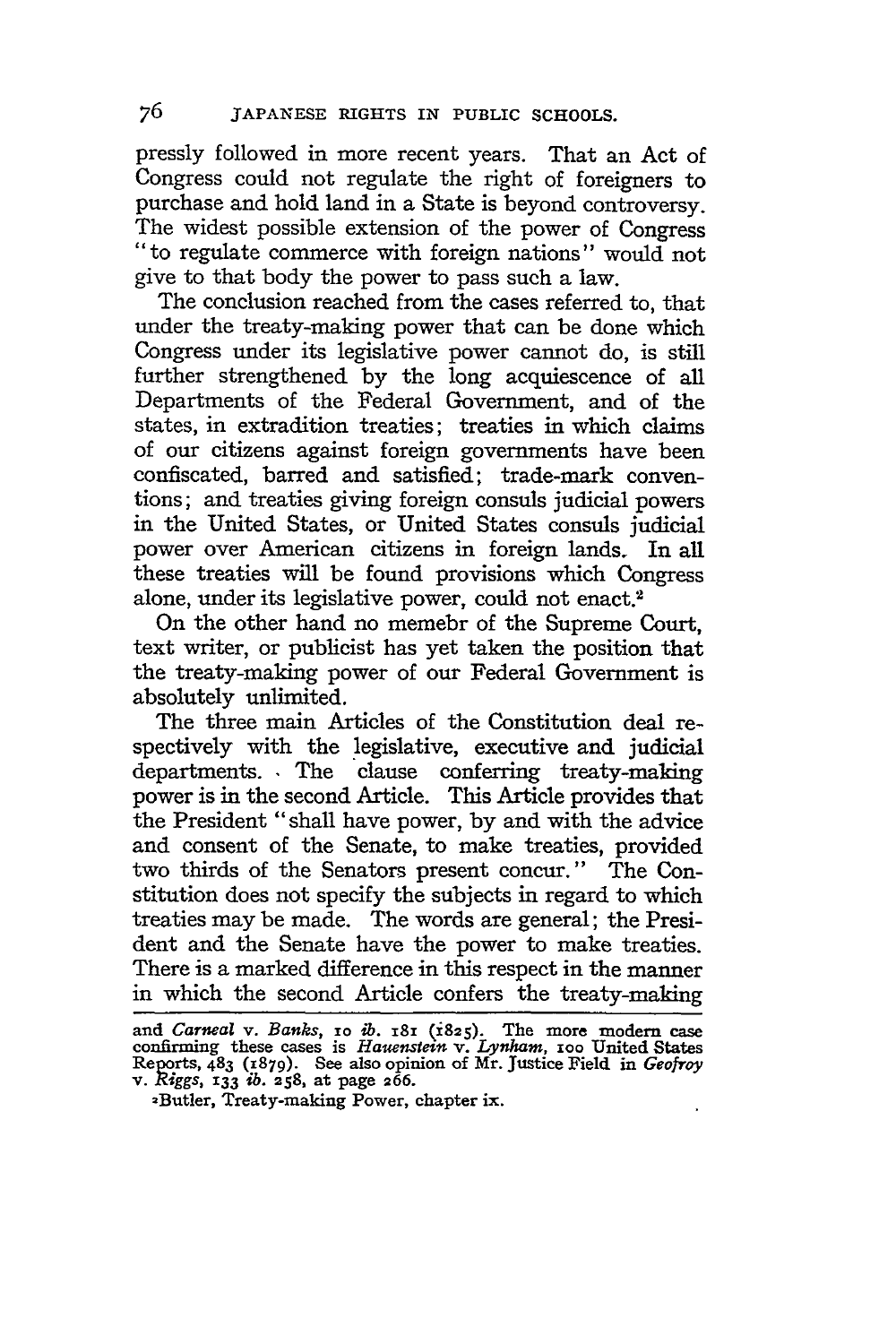power and the way in which the first Article confers the power of legislation. The first Article, after providing for the creation of a legislative body, confers on that body, hot the power to legislate, but the power to legislate on particular subjects which are carefully enumerated.

The powers conferred by the first Article are on their face legislative powers only. They neither purport to give nor take away any power which the President and the Senate may possess in respect to treaties. This fact is the justification for the decisions of the Supreme Court to which reference has been made. Shortly after the Constitution was adopted, when the Jay Treaty with England was under discussion, it was supposed by some that as the first Article conferred on Congress the power to regulate foreign commerce, under the treaty-making power no commercial treaty could be negotiated. was soon perceived, however, that regulations of foreign commerce could be the result either of an act or a treaty, and that while the first Article had conferred on Congress legislative power which enabled them to regulate foreign commerce, that did not prevent the treaty-maling power from being so exercised as to produce the same result. Since then the proposition that the treaty-making power of our Federal Government is neither enlarged or contracted by the grants of legislative power in the first Article has never been seriously questioned. Taking these first two Articles of the Constitution by themselves, it is as clear that general treaty-making power is con ferred in the second Article, as it is that limited legislative power is conferred in the first Article. If it be objected that the Constitution does not in express terms give to the Federal Government power to make any treaty it sees fit, it can be replied, that where those who are sovereigns confer on their agents one of the great powers of sovereignty, as the power of legislation or the power to make a treaty, the word "all" is not necessary to explain the extent of the power. The power to do something given by a sovereign hand is the power to do it in any way the grantee sees fit. The argument that because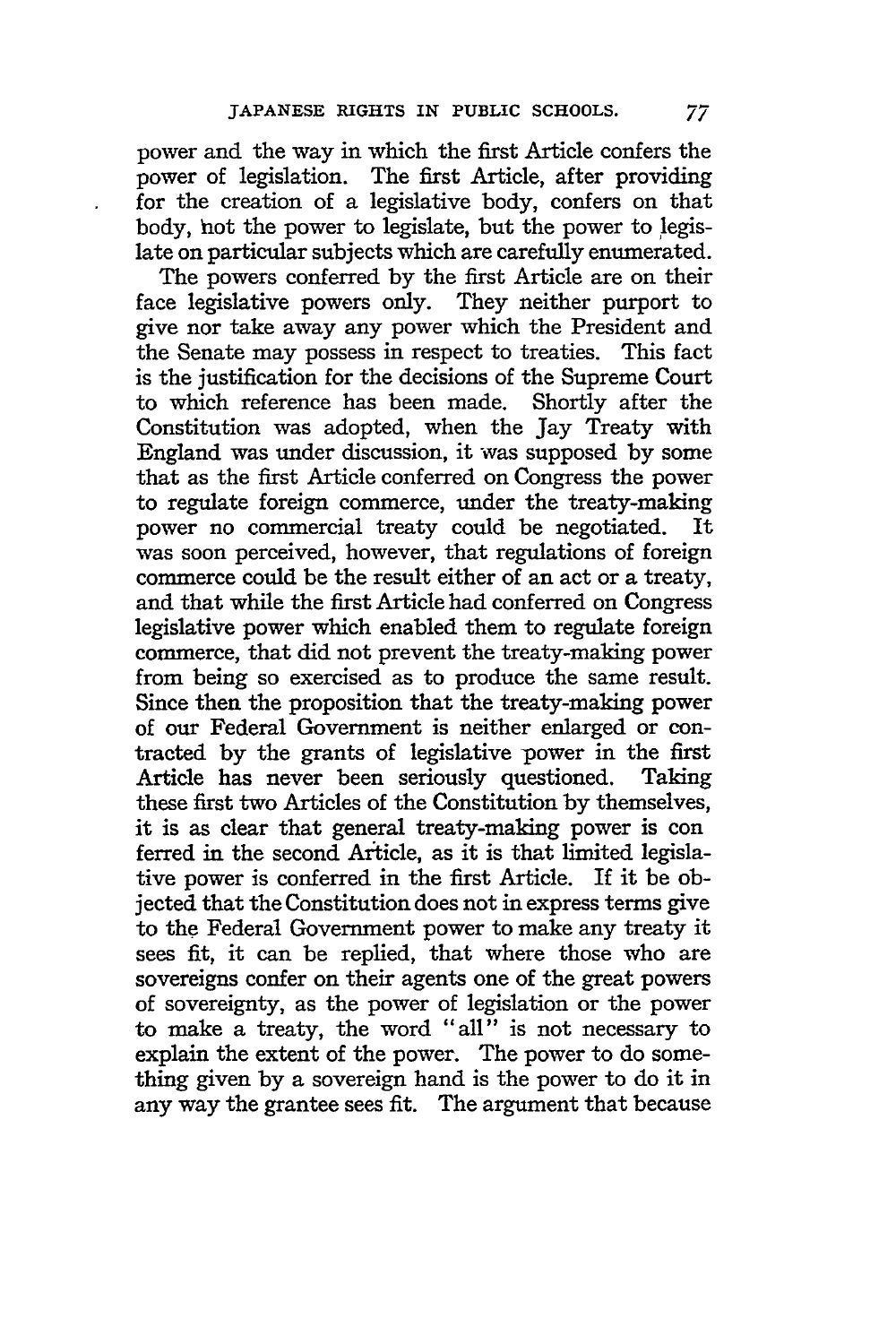the word "all" does not precede the word "power" in the clause conferring treaty-making power and that therefore the power is limited, proves too much. It would show that the words in the second Article do not confer a power to make a treaty on any subject. Not only is the word "all" not used, but none of the subjects on which treaties may be negotiated are referred to.

As in apparently unambiguous language full and unlimited treaty-making power is by the second Article conferred on the President and the Senate, the burden is on those who contend that the power is limited to prove their case. For we must remember that if the Constitution does attempt to give to the President and Senate an unlimited power to make treaties, the attempt has been successful. There have been two theories in regard to the adoption of the Constitution of the United States; one that it was adopted **by** the people of the United States; another that it was adopted **by** the states. The advocates of either theory, however, agree that the power which adopted the Constitution was competent to confer on the government created **by** the Constitution all the powers of sovereignty. The source from which the Constitution sprang is a source of unlimited power and authority. The people or the states who adopted it could give to the new government that they created just as much or just as little of the powers of sovereignty as they chose.

Limitations on the treaty-making power, if any exist, may be found, either in the nature of the power, or the words of the Constitution. Again, limitations may possibly be implied from the fact that our Constitution was adopted by a free people, or may be implied from the very existence of the states as an intregal part of our Federal State.

A moment's consideration will show that there is nothing in the nature of the power which limits its operations to particular classes of subjects. A treaty is a contract between two nations. Treaties, if not essential to foreign social and commercial intercourse, are at least an im-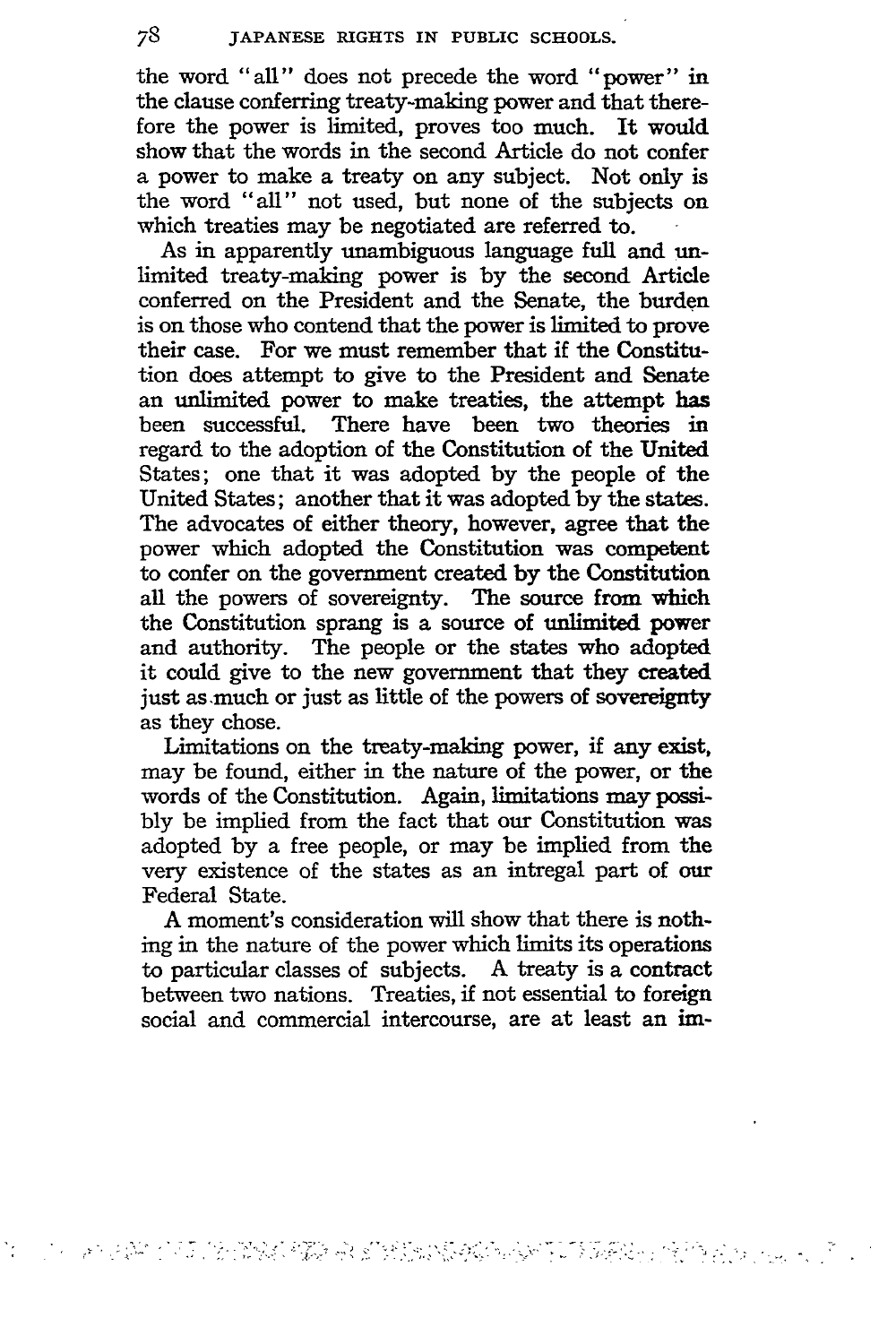portant means of fostering such intercourse. The people of a nation regulate their conduct towards each other by those customs to which they have given the force of law, and by legislation; but much of their conduct towards the people of another nation must be regulated by treaty. Thus, the binding rules of conduct of any people spring from three sources, custom, legislation, and treaties. There is nothing in the nature of any of these sources of law which prevents any particular law from having its origin in any one of them. The wisdom of the contract expressed in the treaty is for the sovereign nations who are parties to it to consider. Being sovereign, the power to contract knows no legal limits. If, therefore, full and unlimited treaty-making power is given to the Federal Government, by treaty anything can be done. There is nothing in the nature of the power to limit the subjects on which treaties can be made.

Though the treaty-making power is not limited **by** the nature of the power, it is limited **by** the words of the Constitution.

The. Constitution creates a government with three Departments, the legislative, executive, and judicial, and provides to a great extent for their organization. It confers on each certain powers. It would seem almost an axiom of Constitutional Law that no one of the powers conferred can be so exercised as to alter the Constitution. "A power given by the Constitution," says Judge Story, "cannot be construed to authorize a destruction of other powers given **by** the same instrument. \* \* \* A treaty to change the organization of the government or annihilate its sovereignty, to overturn its republican form or to deprive it of its constitutional powers, would be void, because it would destroy what it was designed to fulfill, the will of the people."<sup>3</sup> The treaty-making power, as all other powers of our Federal Government, is necessarily limited to the extent here indicated. **By** treaty we may not alter the Constitutional distribution of powers between the three Departments of our Federal

**<sup>3</sup>** Story on the Constitution, section **15o8.**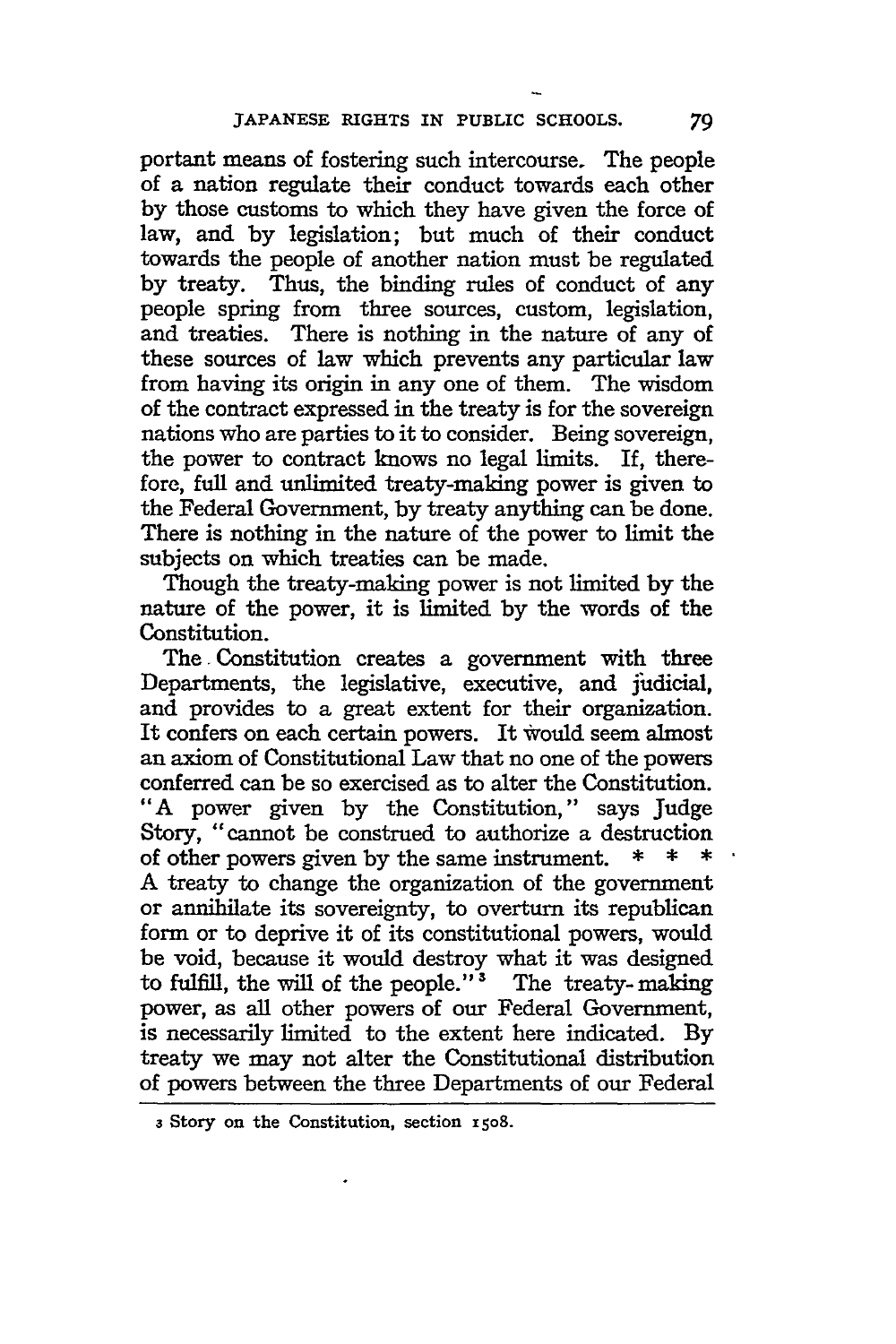Government, or confer on any Department a power not conferred on it by the Constitution. By treaty we may not agree that hereafter Congress should legislate on divorce, or that the treaty-making power itself should be executed by Congress; or that a particular State should have three representatives in the Senate.

If a treaty cannot alter the Constitution as written, a treaty cannot violate any specific general restriction on Federal power which may be found in the Constitution. The first eight Amendments, for instance, are prohibitions against specific exercises of power. In all .except the first, the prohibition is in terms general. The second Amendment does not say that "Congress shall not pass any law" forbidding the people to bear arms, or that "the executive shall not interfere with this right," but that "the right of the people to keep and bear arms shall not be infringed." A treaty which deprived the people of this right would be apparently in direct violation of the express words of the Constitution.

It is, however, important to note that the roth Amendment does not limit the treaty-making power. This Amendment provides: "The powers not delegated to the United States **by** the Constitution, nor prohibited by it to the States, are reserved to the States respectively, or to the people." But the power to make treaties is expressly given to the United States **by** the Constitution, and the Constitution also expressly prohibits the States from exercising the treaty-making power. The power to make treaties, therefore, is not one of the powers "reserved to the States respectively, or to the people," mentioned in this Amendment.

Again, it is important to note that the principle that a treaty cannot alter the Constitution as written, cannot be extended to prohibit treaties dealing with subjects. not referred to in the Constitution. It may be that there are limitations on the treaty-making power, arising out of the fact that the Constitution was adopted by a free people, or from the very existence of the states as a necessary part of the Federal system. But such limitations,

ł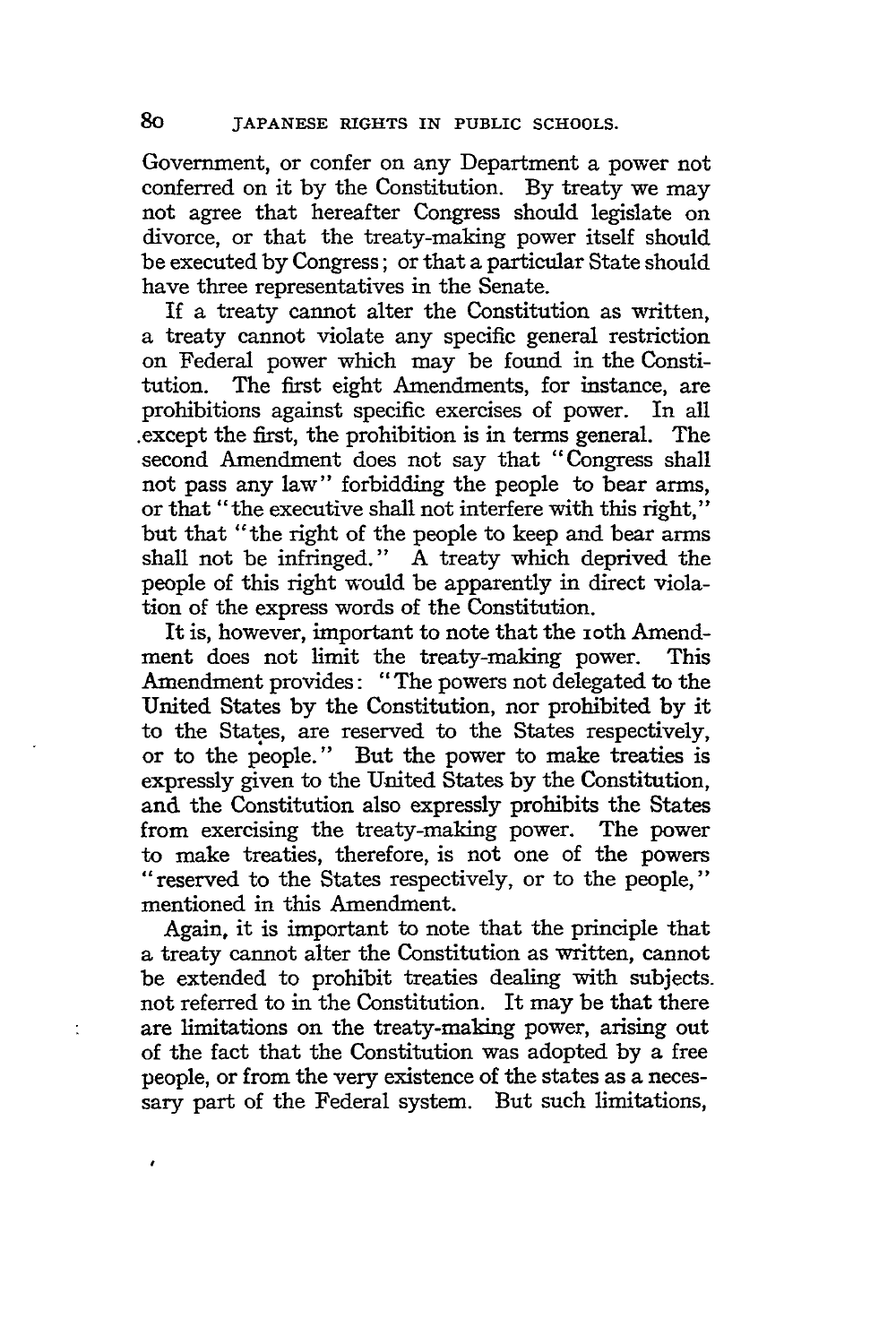if they exist, do not come from the words of the Constitution. For instance, it is admitted that a treaty which conferred on Congress the right to regulate marriage and divorce would be unconstitutional. But whether the marriage of aliens in the United States could be regulated by treaty is a radically different question. If the treatymaking power cannot deal with the subject of the marriage of aliens in the United States, it is not because of anything expressed in our Constitution. The Constitution confers on Congress legislative power over certain subjects. The marriage and divorce of natives or aliens in a State of the United States is not a subject on which Congress has been given power to legislate. To confer such power on Congress by treaty would alter the Constitution as written. But to regulate divorce by treaty does not alter the Constitution as written. As has been pointed out, the Constitution gives to the President and the Senate the power to make treaties. It does not say that the marriage and divorce of aliens in the United States shall not be regulated by treaty. There is no clause in the Constitution which such a treaty would violate. To say that we have not given the power to legislate on divorce to Congress and therefore that it may be presumed that it was not intended to confer on the President and Senate the power to regulate the subject by treaty, is to take the position that the grants of legislative power limit the treaty-making power; a position which has been, as we have seen, expressly repudiated by the Supreme Court. If, therefore, there is no power to make a treaty on the subject, the want of power must be due, not to anything expressed in the Constitution, but to some implied limitation on the treaty-making power.

The principles on which we would have to test the validity of a treaty on the marriage and divorce of aliens in the United States, also applies to the Treaty under discussion. Admitting that our Treaty with Japan provides that Japanese residents shall have a right to attend the public schools of a State, it is evident that such treaty does not violate any clause of the Constitution as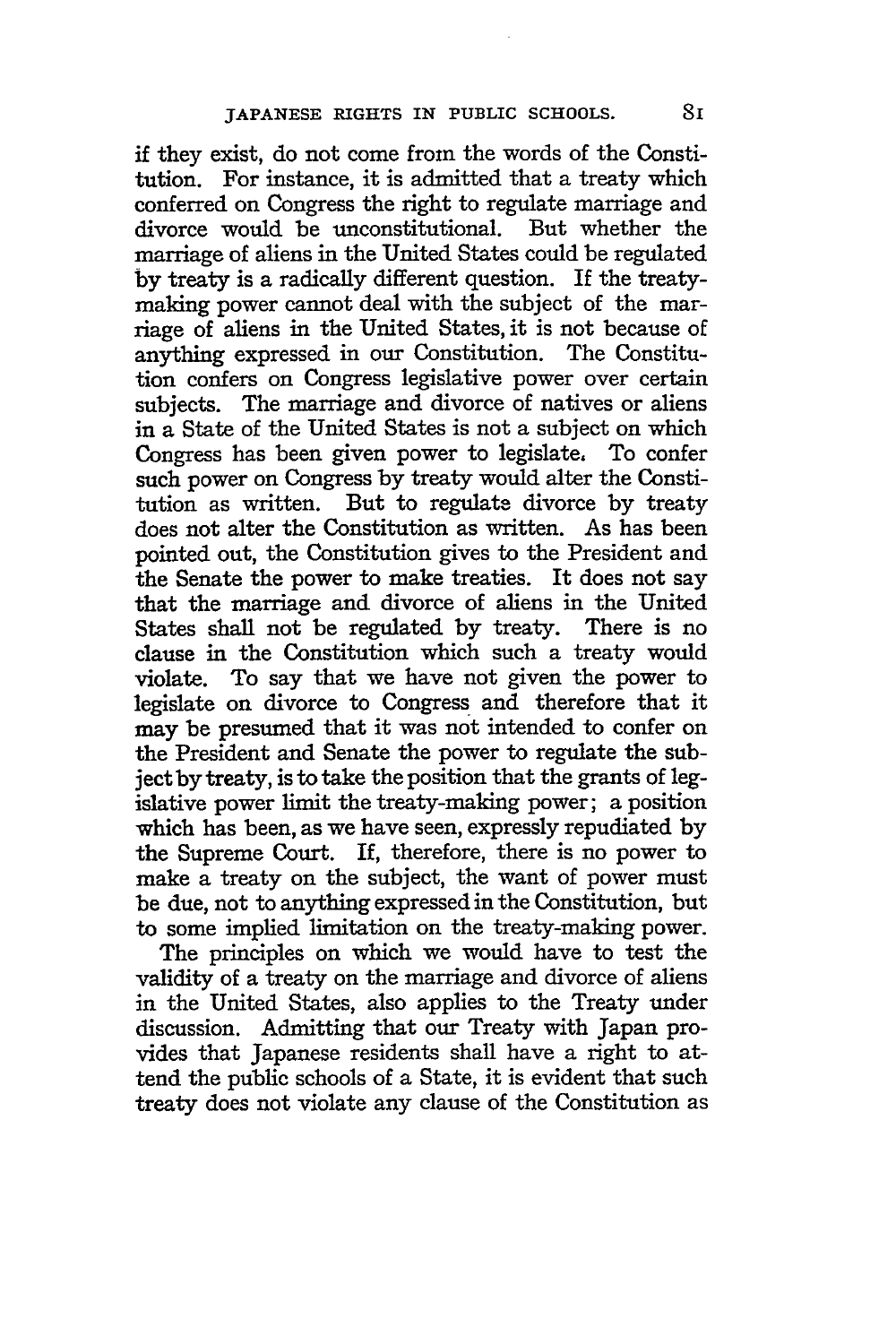written. Such a treaty does not confer on Congress legislative power over the State schools. It does not increase or decrease legislative or executive power as found in the Constitution or violate any of its express prohibitions. The right of the -Federal Government to adopt a treaty of the character indicated, can only be denied by showing that such a treaty violates an implied limitation on the treaty-making power.

The people of the United States are organized in a Federal State. An implied limitation on a power delegated to the Federal Government must arise out of the existence of some implied reserved right in the people of the United States, or out of the existence of some implied reserved right in the states considered as corporate entities.

We may first ask: Are there any implied reserved rights of the people of the United States not mentioned in the Constitution? Our Constitution was adopted by a free people and was intended for their government. The first eight Amendments specify certain rights of the people of the United States. The rights specified tend to protect individual liberty and the republican form of government. Following these Amendments the 9th Amendment provides: "The enumeration in the Constitution of certain rights shall not be construed to deny or disparage others retained by the people." The wording of this Amendment presupposed the existence of reserved rights in the people of the United States not mentioned in the Constitution. There are, therefore, implied limitations on the treaty-making power and on every other power of the Federal Government arising out of the fact that the Constitution was adopted by a free people imbued with the importance of individual liberty and firmly believing in democratic institutions. It is unnecessary to discuss specific illustrations of possible violations of these implied limitations on the treaty-making power, for a treaty which gives to aliens the right to attend the public schools of a State does not violate any possible rule of law designed to protect the liberty of the citizens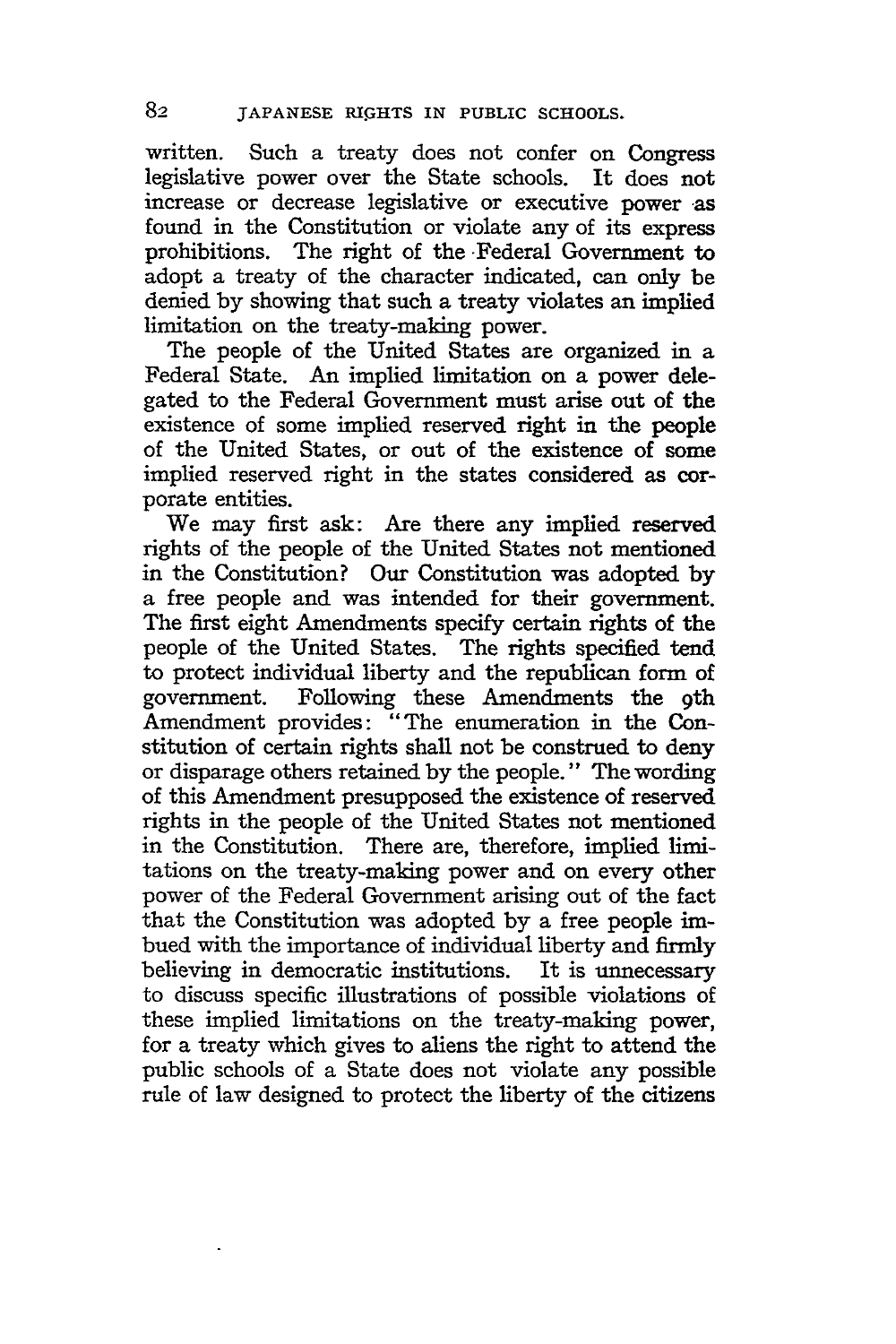of the United States or the republican form of government.<sup>4</sup>

If the Treaty under discussion does not violate any part of the Constitution as written, or any implied linitation on the treaty-making power arising out of the implied reserved rights of the citizens of the United States, the single question remains: Does it violate any implied limitation on the treaty-maling power arising out of implied reserved rights of the States?

If the treaty-making power is necessarily limitpd by the nature of a Federal State, then it will be necessary to go outside the Constitution to ascertain the nature of those limitations, and whether they prohibit the Central Government from making the treaty in question. On the other hand if there is nothing in the nature of a Federal State, in which the Central Government has all the treaty-making power, to impose implied restrictions

From this opinion two things are clear. First, the absence of power in the Federal Government to cede any territory of the United States is not ascribed **by** Mr. Justice White to the fact that we are a Federal State. The same limitation on the power of our national government would exist had we never had separate states, but as one people had or cated a national government by the adoption of the Constitution.<br>Second, that there is nothing in Mr. Justice White's opinion inconsistent with the power of the Federal Government by treaty to confer<br>on Japanese residen Such treaty does not make the Japanese citizens or confer on them political rights, or incorporate territory into the United States.

<sup>4</sup>Mr. Justice White in his concurring **opinion** in Downs v. Bidwell, **.82** United States Reports, **244 (1goo), makes** an elaborate investiextion of implied limitations on the treaty-making power arising<br>from the implied reserved rights of the citizens of the United States.<br>In the course of his interesting opinion he points out that, at the<br>adoption of the Co number of persons inhabiting a definite territory, all of which territory was not included in the territory belonging to the original thirteen states. From this fact, coupled with the free character of our institutions, he believes that the Federal Government is **impliedly** restrained from parting with an inch of the territory **of** the United States which was part of the United States at the adoption of the Constitution or which has since been incorporated into the United States, irrespective of whether such territory is or is not part of a State. He also believes that while territory, and the people inhabiting it, can be acquired by the United States by treaty, the treaty-making power cannot be so United States, or make the inhabitants of such territory citizens of the United States. If such incorporation of territory or naturalization of citizens is to take place, the implied or express consent of Congress must be obtained.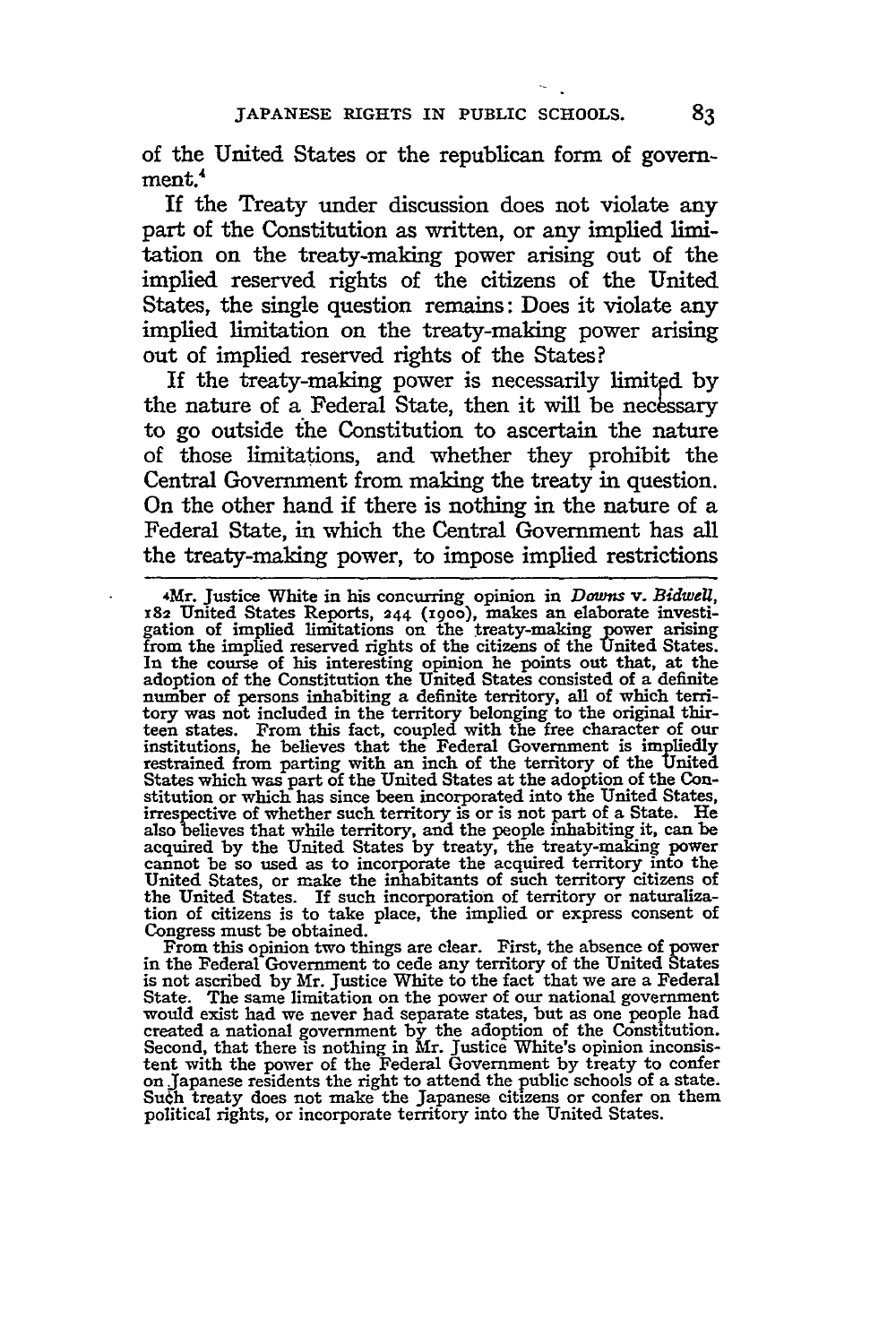on the subjects which may be dealt with under that power, such an investigation will be unnecessary.

The broad question whether any limitations on the treaty-making power arise of necessity from the Federal nature of our State has never been thoroughly discussed. But the most important single question which tests the question of the existence of such a limitation, the right of our Federal Government by treaty to cede the territory of a State without its consent, has been the subject of many positive and conflicting assertions. Chancellor Kent in his Commentaries; Justice McLean in *Lattimore v. Poteet,* and Mr. Butler in his work on the Treaty-Making Power, are all of the opinion that such a power exists. On the other hand, Woolsey in his work on International Law, and the late Justice Field of the Supreme Court, deny the power.<sup>5</sup>

The greater power includes the less. If it can be shown that there is nothing in the nature of a Federal State to prevent the treaty-making power from ceding part or all of the territory of a State to a foreign power, there is certainly nothing in the nature of such a State to prevent the subjects of. a foreign power from being given **by**

**ower** of the Federal Government to cede any territory of the United States, but he does not take this position because of any reserved right in the States.

It has been often asserted that Webster was of the **opinion** that the Federal Government could not cede the territory of a **State** without its consent. When questions arose over the northeastern boundary in Maine between Great Britain and the United States, the Federal Government asked Maine and Massachusetts to appoint commissioners to co-operate with th ing that no treaty would be submitted to the Senate unless it received **the** unanimous approval of the State Commissioners. Webster, at the time Secretary **of** State, wrote the letters directed to the Goverhors of Maine and Massachusetts, inviting them to appoint Commissioners. In these letters he states that it is the duty of the Federal Government not to take action without the consent of the two states whose rights

sThe authorities spoken of in the text, as in favor of the power are: Kent's Commentaries, vol. 1, 167, note b; Lattimore v. Poten, 14 Peter's Reports, 4 (1840), at pages 13, 14; Butler's Treaty-Making Power in the United States, Chapter XVI. Those given as opposed to the power are: Woo **540, 541;** and in *Geofroy* v. *Riggs, 133 ib,* at page **267. As has** been pointed out in note **4,** Mr. Justice White denies the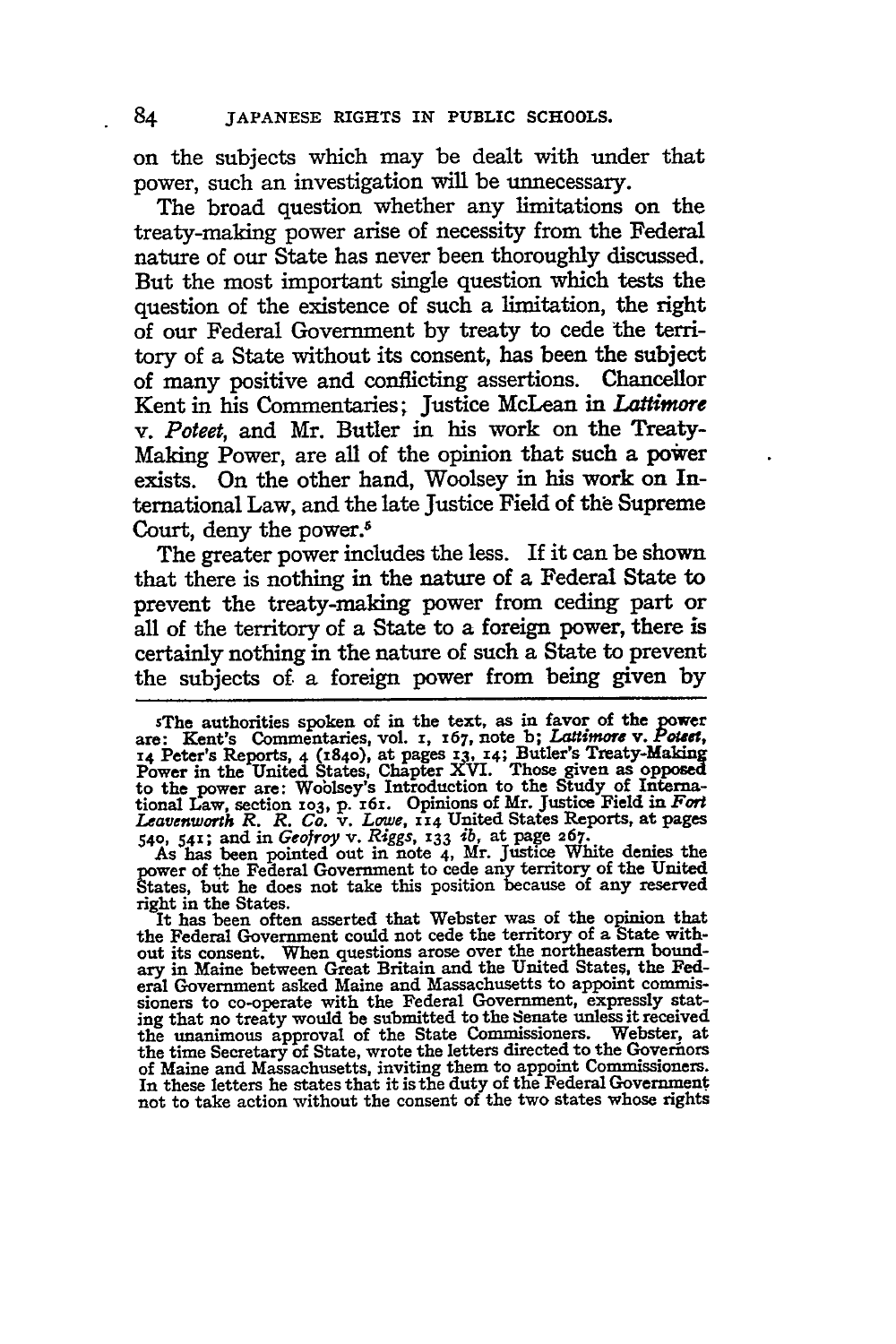treaty the right to attend the public schools of the State. In the second case a State is merely required to devote a part of its property, set aside for the education of native residents, to the education of foreign residents; but in the first the State itself is destroyed.

The sole force which creates confederacies is usually pressure from abroad. The separate states realize that as independent units they cannot continue to exist. A Federal State owes its origin to this desire for protection from foreign aggression on the part of the individual states, plus a desire for untrammelled interstate inter course. Thus in a Federal State, the necessity for presenting a united front to foreign nations,while not the sole is a prime cause of the very existence of the State itself.

The separate states of our union, for instance, could not exist as separate nations. The weaker would become the prey to the stronger, the strongest would be open to foreign insult and aggression. This is true to-day; it was true at the time of the adoption of the Constitution. The people of South Carolina **by** entering the union, or the people of California **by** being in the union, are much more likely to be effectually protected from foreign invasion or personal insult in their dealings with foreigners, than if these states were sovereign and independent.

Protection from foreign aggression, therefore, was one of the principle causes which led to the formation of our union. And it has been asked: Is there not from this fact an implied reservation on any power granted to the Federal Government that it shall not be so used as to destroy one of the very purposes for which the State consented to join the Union? Others go further, and say that as the regulation of a state's internal affairs **by**

are more immediately concerned. But the legal duty of the Federal Government and the legal right of the States are not discussed **by** Webster. In view of the then existing relations between the administration and the Senate, it was important to secure the co-operation of those states likely to be affected **by** the proposed boundary Treaty, before actually negotiating such a treaty, if the Treaty when nego- tiated was to receive the necessary two-thirds vote in the Senate.

The letters referred to will be found in Webster's Works, vol. **VI,** pages **272, 273.** See also Webster's defence of the Treaty, ib., vol. V, page **98.**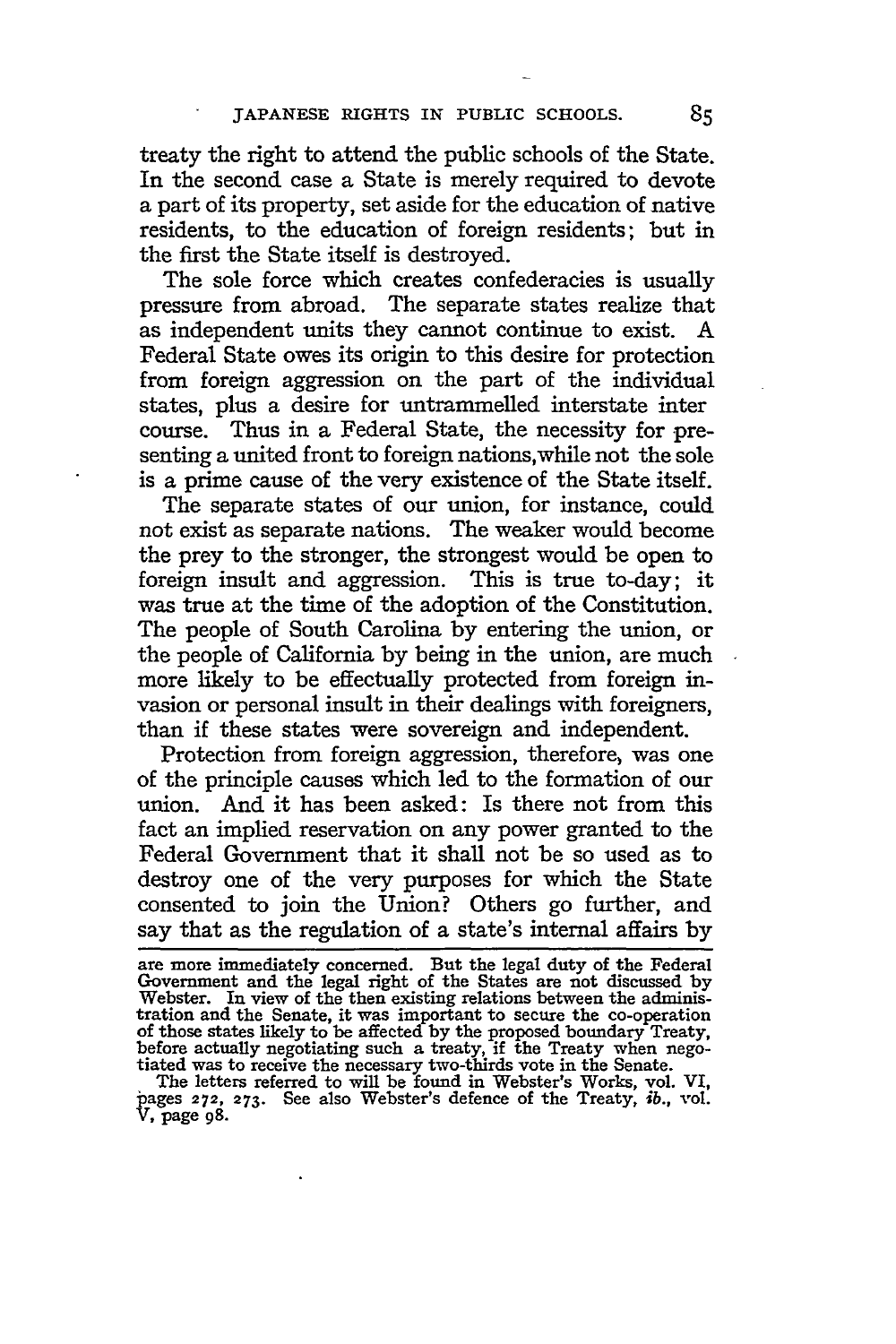the Federal Government was evidently not one of the objects of the union, any power granted to the Federal Government cannot be so exercised as to regulate what is rather indefinitely called the "reserved police rights of the States." **6** It is assumed that carefully limited legislative power and largely unlimited treaty-making power in the same government is an absurdity.

That our Constitution should carefully guard and limit the legislative power of the Federal Government is most natural. The regulation of interstate, not state commerce; protection to the United States as a nation, not regulations of the internal affairs of the States, are objects of the union. General legislative power in the Federal Government was unnecessary to accomplish the ends in view. But the power to deal with foreign nations as a unit; to secure as a unit in time of peace the best commercial treaties possible; as a unit to make war, if war was necessary; and as a unit to make the best peace possible, if peace was necessary; all these were prime objects of the union, and they are objects which cannot be obtained by conferring a treaty-making power limited and fettered in the way it was both wise and feasible that the Federal legislative power should be fettered. Take even the power to part by treaty with the territory of a State. The probability that the new nation would sooner or later be engaged in war was present to the minds of those who adopted our Constitution. Wars are ended by treaties of peace. The spectacle of a nation being obliged to purchase peace by the cession of territory is

The idea that the treaty-making power or any power delegated to the United States cannot be exercised so as to regulate that which the States may regulate under their reserved power was of course often expressed in the *ante bellum* period. See opinion of Mr. Justice Daniel in the License Cases, 5 Howard's Reports, 504 (1847) at page<br>613; the dissenting opinion of Chief Justice Taney in the Passenger Cases, **7** Howard's Reports, **283,** (z849) at pages 465, 466. These opinions reflect the ideas of Calhoun. See Calhoun's Works, edited by Crallé, vol. 1, pages 454, 455. In our own day Mr. John Randolph<br>Tucker has expressed somewhat similar views. See Tucker on the<br>Constitution of the United States, vol. 2, section 354. These views<br>are directly contrary t *bons v. Ogden,* 9 Wheaton's Reports, **i, (x824)** at page 204, and are opposed to the current of modem authority.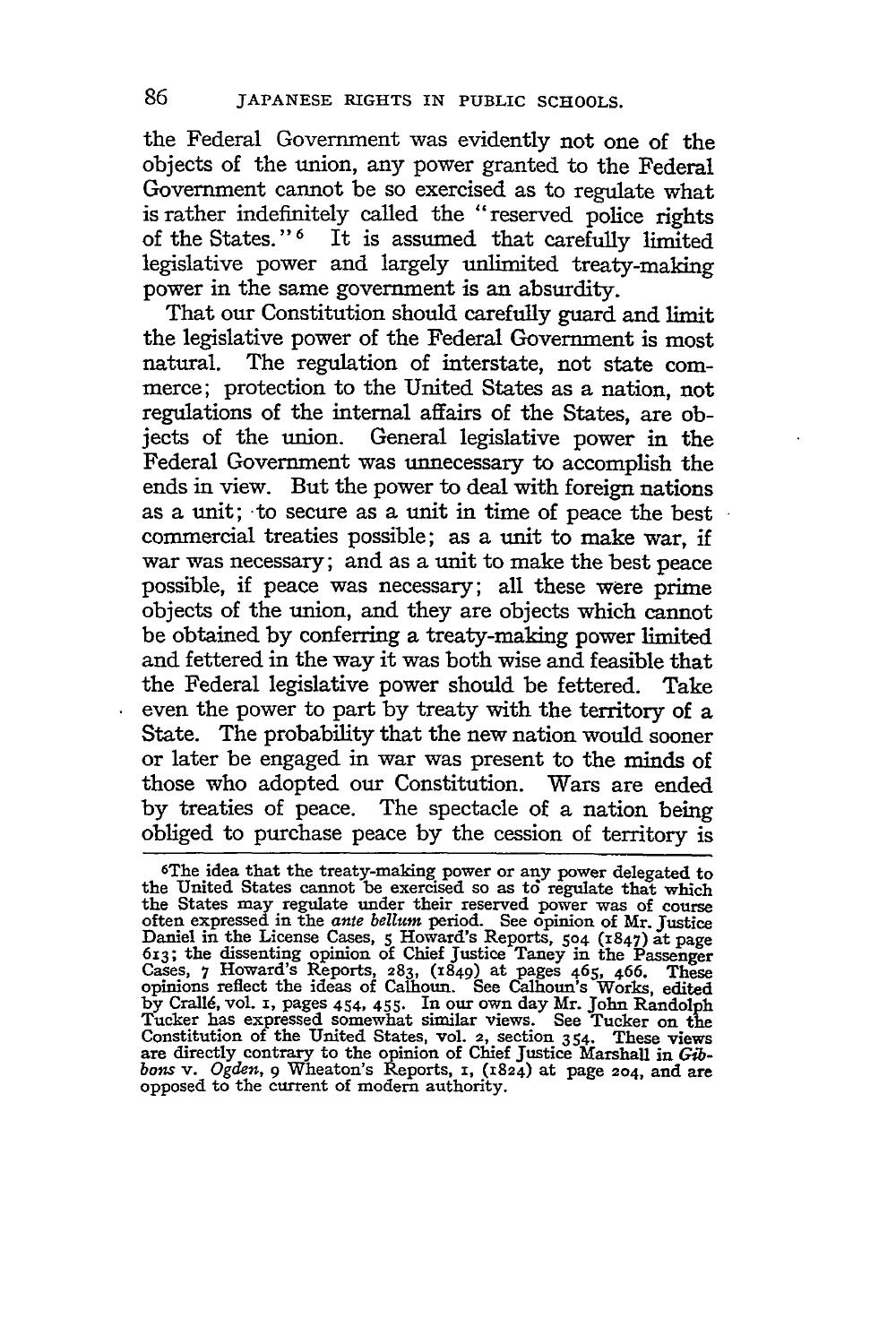not rare. Before, as well as since, the adoption of our Constitution, other nations have often had to purchase peace by the cession of territory. Germany demanded Alsace and Lorraine as the price of withdrawing their troops from Paris. The experience of France is not unique. Though we are now a powerful nation removed probably for many decades to come from the fear of foreign invasion, we have in the course of our short history seen a foreign power in possession of our national capitol. If by entering a union with other States, a State renders it legally possible for the Central Government to sacrifice her territory or her complete control over her police arrangements to protect the territory of other States, she also gains the reciprocal advantage of being able to save herself and the great majority of the other States by sacrificing the territory of a sister State. Such an arrangement is not one-sided.

Take the specific case under consideration. The power to admit or exclude aliens from the territory of a State unquestionably resides in our Federal Government. The Federal Government has the exclusive power of naturalization. When the States have already given to the Central Government the power to admit aliens and make them citizens, entitled to all the rights and privileges of citizenship, there is nothing unreasonable in their also conferring on that government the power to give aliens, after admission to a State and before naturalization, the right to be admitted to her public schools.

To allow a bare majority of the Federal. Legislature to make a treaty which might have these results would have been unwise. Our Constitution has, therefore, required that at least two thirds of the Senate present shall be required to ratify a treaty. The Senate is that body which primarily represents the States. Such a provision has proved by experience an ample protection against the unwarranted sacrifice by treaty of the interest of any one State. To have required the unanimous consent of the Senate would have rendered it practically impossible for any treaty to be negotiated.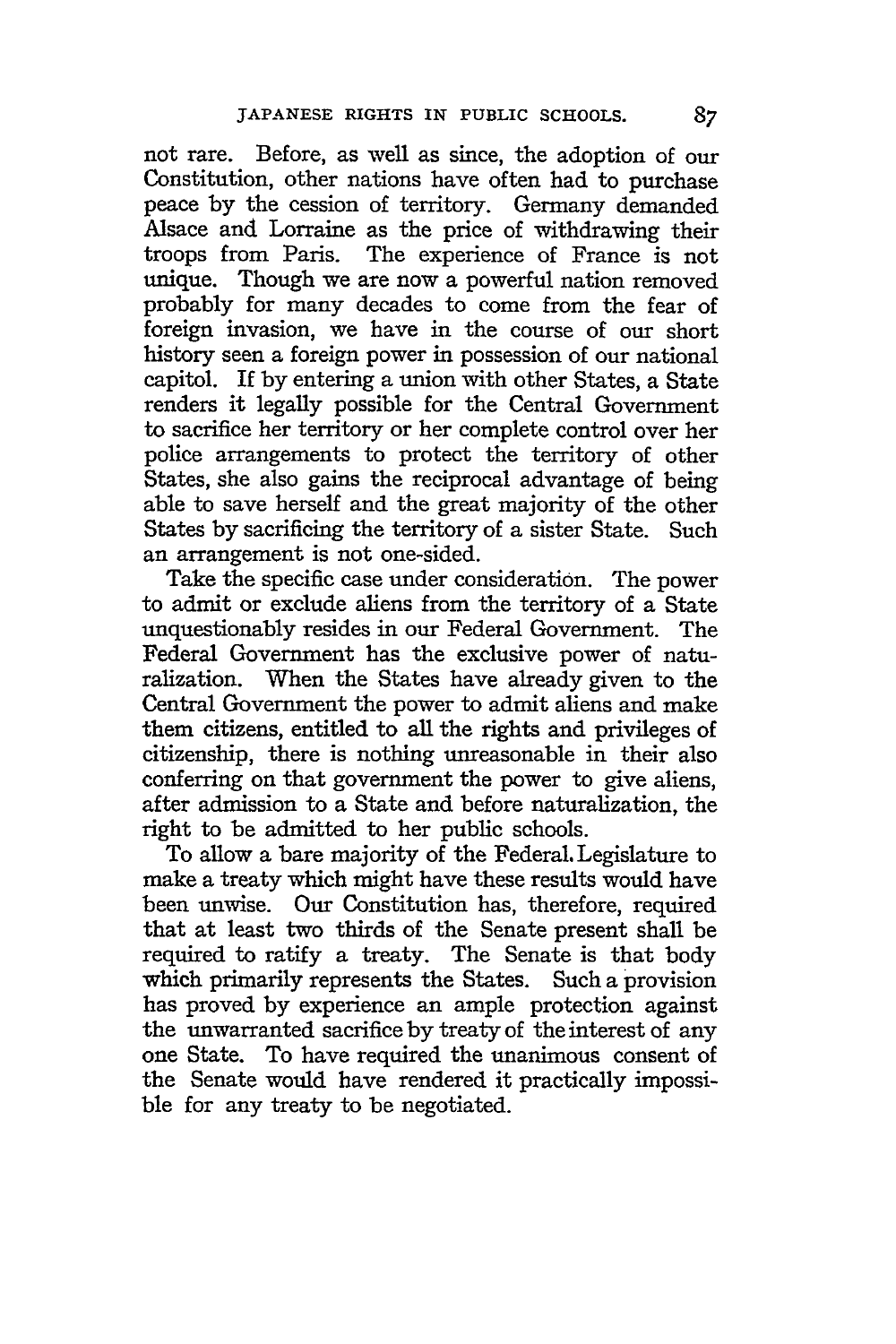The fact that we are a Federal State, that we have only conferred on our Federal Government limited legislative power, that the cession of territory or the regulation of the internal affairs of the States was not an object for which our union was formed, or for which it exists, does not lead to the conclusion that the treaty-making power is impliedly limited by a rule which would prevent either the cession of the territory of a State to a foreign power, or an interference by treaty with the police powers of the States. On the contrary, to impose implied limits of this kind would seriously interfere with one of the great objects of the union-the capacity to deal as one people with foreign nations.

It is, of course, admitted that the mere fact that the power claimed to exist in our Federal Government is necessary to accomplish a principal object of the union, is not a reason why we should assume that it has been conferred. But where a power, as the treaty-making power, has been in general terms conferred on the Federal Government, to limit the power, not **by** any words in the Constitution but **by** a limitation implied from the supposed nature of our Federal State, it is necessary to show affirmatively that the limitation proposed arises from the very nature of the State itself. If this cannot be done, but on the contrary an examination of the forces creating our Federal State show that one of the prime objects of our union would be defeated **by** the proposed implied reservation, no such reservation may be implied.

If these conclusions are correct, our Federal Government has under the Constitution power to make a treaty with Japan or any other foreign nation, giving to the subjects or citizens of the foreign nation residing in one of the States the right to attend the public schools of the State on the same terms as native or naturalized citizens. In the Constitution itself we find nothing to restrain the President from negotiating, and two thirds of the Senate from ratifying such a treaty. It is not opposed to the fundamental characteristics of free republican govern-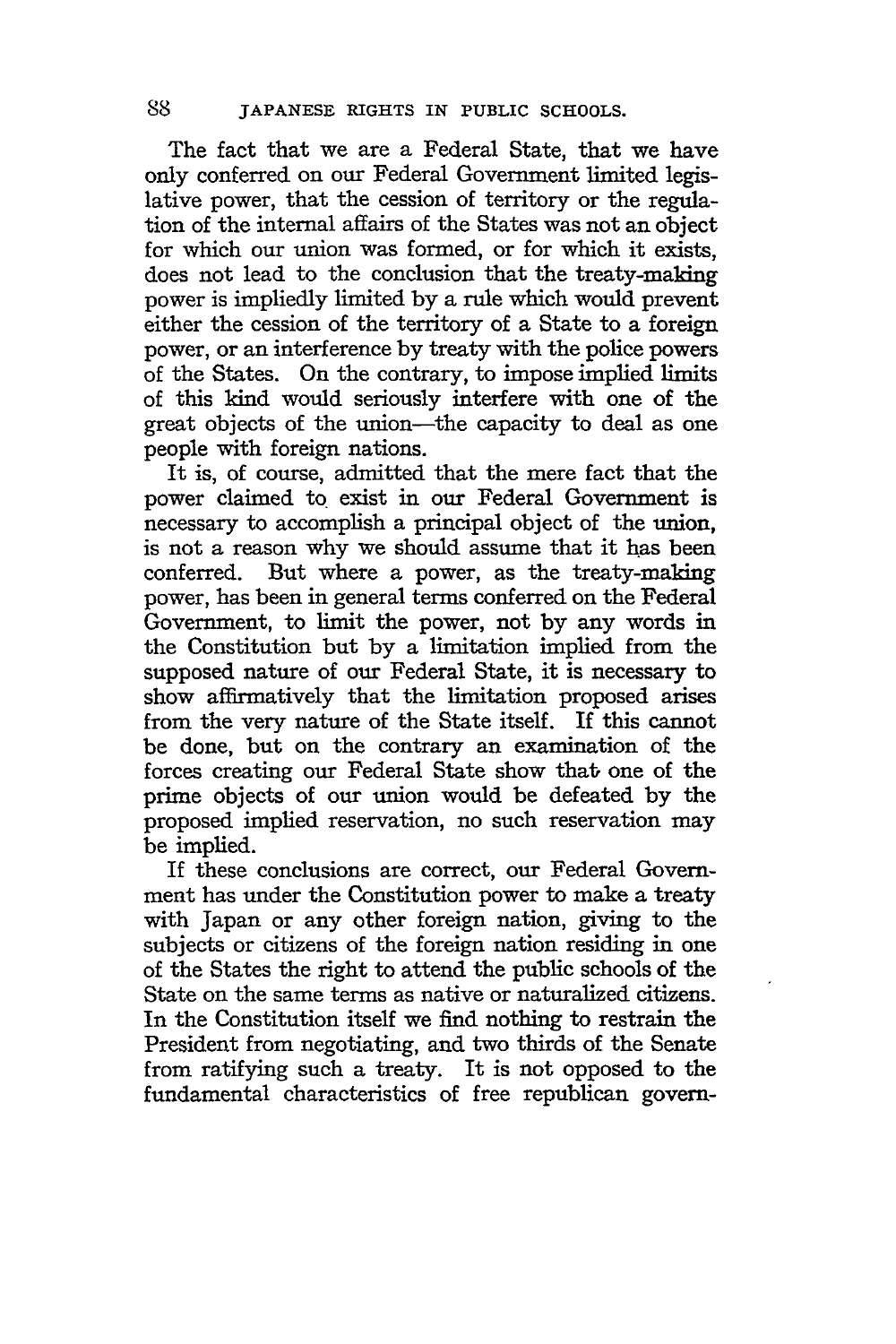ment; it does not interfere with the liberty of the citizens of the United States; and finally, there is nothing in the nature of our Federal State from which we may imply any limitation on the treaty-making power not found in the words of the Constitution. Whether we have actually made such a treaty with Japan is another question. Whether, admitting that we have made such a treaty, it was a proper or wise treaty to make is foreign to this discussion.

A power may be abused **by** those who possess it, but this in itself is no reason for denying the existence of the power. The confusion which has existed on the subject of the treaty-making power in our Constitution has arisen largely through confusing the letter of the Constitution with the spirit which should animate those responsible for the conduct of our State and Federal Governments. There are many acts which our Federal or State Governments may constitutionally do which would unquestionably violate the spirit of the agreement which makes us a nation. If the Federal Government should arbitrarily barter away the territory of a State without its consent, no one doubts that the State affected would be morally justified in resisting the transfer **by** force. But the possible arbitrary exercise of a power while it may morally justify revolution, does not prove, or even tend to show, that the power does not exist. There is no proposition of our Constitutional law more firmly established than this: Given a power in a Department of the Federal Government, and that Department, not the court, is the sole judge of the conditions under which the power should be exercised. If **by** treaty we have not power to adjust the boundary between the United States and a foreign state, without the consent of the particular State whose territory is affected, the possibility of warding off a war **by** such an adjustment would not legally justify making such a treaty without the concurrence of the State. The recklessly selfish attitude of the particular State involved would be no legal defense for such a treaty. On the other hand, if the power exists,

7